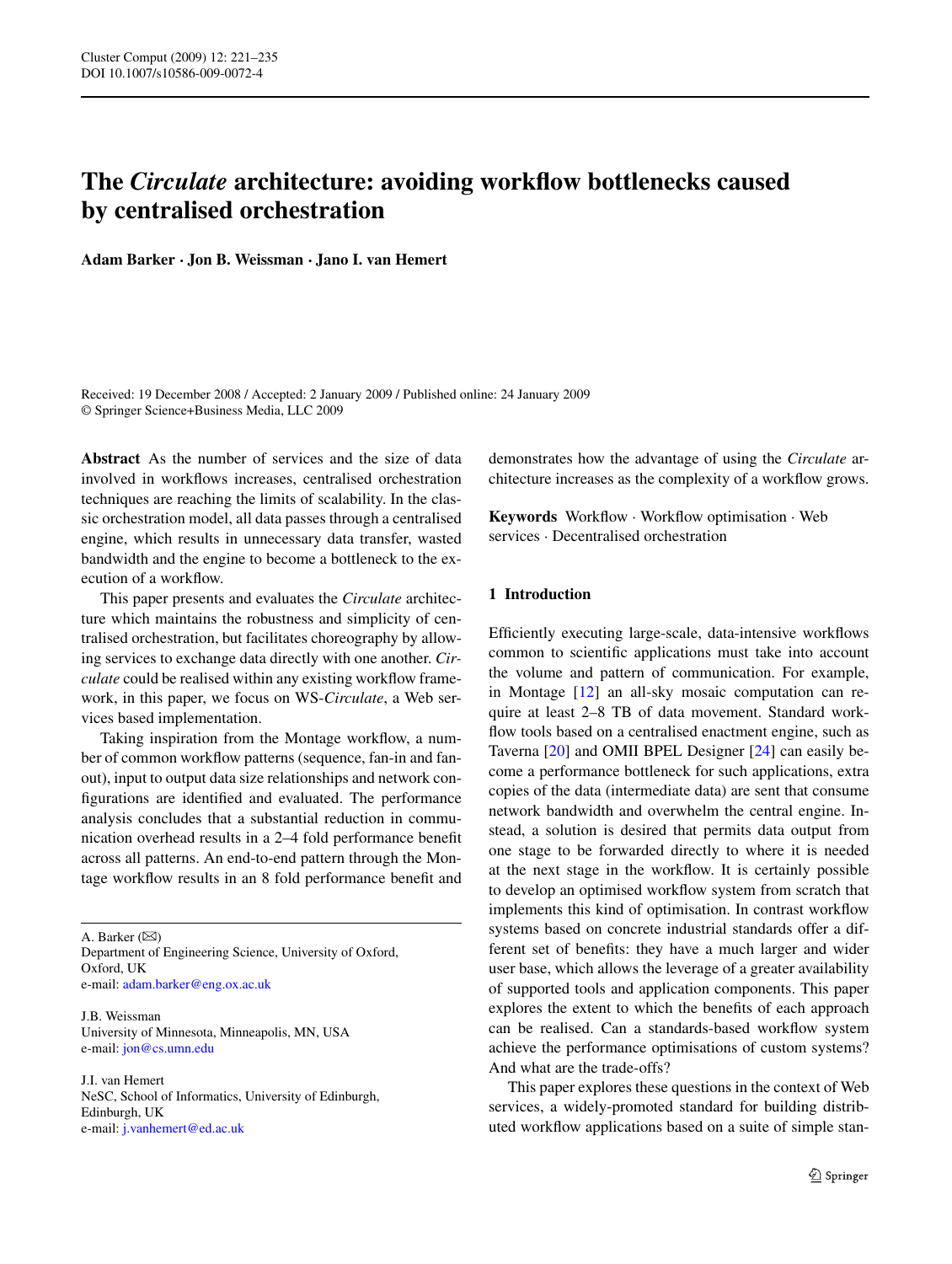<span id="page-1-0"></span>dards (XML, WSDL, SOAP, etc.) designed to facilitate service interoperability. This paper does not address the performance limitations inherent in SOAP, an issue well addressed by other groups  $[1, 6, 9]$  $[1, 6, 9]$  $[1, 6, 9]$  $[1, 6, 9]$  $[1, 6, 9]$  $[1, 6, 9]$ .

Workflow can be described from the view of a single participant using orchestration or from a global perspective using choreography. Web service orchestration enables Web services to be composed together in predefined patterns, described using an orchestration language and executed on an orchestration engine. Orchestrations can span multiple applications and/or organisations and result in long-lived, transactional processes. Services themselves have no knowledge of their involvement in a higher level application and therefore need no alteration before enactment. Importantly, Web service orchestrations are described from the view of a single participant (which can be another Web service) and therefore a central process always acts as a controller to the involved services. Orchestration languages explicitly describe the interactions between Web services by identifying messages, branching logic and invocation sequences. The Business Process Execution Language (BPEL) [[23\]](#page-13-0) is an executable business process modelling language and the current de-facto standard way of orchestrating Web services. BPEL has broad industrial support from companies such as IBM, Microsoft and Oracle, with concrete implementations.

Service choreography on the other hand is more collaborative in nature. A service choreography is a description of the externally observable peer-to-peer interactions that exist between services, therefore choreography does not rely on a central coordinator. A choreography model describes multi-party collaboration and focuses on message exchange; each Web service involved in a choreography knows exactly when to execute its operations and with whom to interact. A choreography definition can be used at design-time to ensure interoperability between a set of peer services from a global perspective, meaning that all participating services are treated equally, in a peer-to-peer fashion. The Web Services Choreography Description Language (WS-CDL) [[14\]](#page-13-0) is an XML-based language that can be used to describe the common and collaborative observable behaviour of multiple services that need to interact in order to achieve a shared goal. WS-CDL is a W3C Candidate Recommendation.

This paper presents the *Circulate* architecture, a hybrid solution that "eliminates the middle man" by adopting an orchestration model of central control, but a choreography model of optimised distributed data transport. Our architecture could be realised within any existing workflow framework, even custom systems. In this paper, we focus on a Web service based implementation for the evaluation. To explore the benefits of the hybrid approach for data-intensive applications, a set of workflow patterns and input-output relationships common to scientific applications (e.g. Montage) are used in isolation and combination. The performance analysis concludes that a substantial reduction in communication overhead results in a 2–4 fold performance benefit across all patterns. An end-to-end pattern through the Montage workflow demonstrates how the advantage of using the *Circulate* architecture increases when patterns are used in combination with another, resulting in a 8 fold performance benefit.

## **2 Scientific workflow patterns**

To identify data-centric scientific workflow patterns, the Montage application has been used. It is representative of a class of large-scale data-intensive scientific workflows. Montage constructs custom "science-grade" astronomical image mosaics from a set of input image samples [\[12](#page-13-0)]. The inputs to the workflow include the images in standard FITS format (a file format used throughout the astronomy community), and a "template header file" that specifies the mosaic to be constructed. The workflow can be thought of as having three parts, including re-projection of each input image to the coordinate space of the output mosaic, background rectification of the re-projected images, and coaddition to form the final output mosaic [[8\]](#page-13-0).

A typical montage workflow is depicted in Fig. [1](#page-2-0). This workflow consists of the following six components (with input/output relationships listed):

- 1. mProject: reprojects a single image to the coordinate system defined in a header file (output  $=$  input)
- 2. mDiff/mFitPlane: finds the difference between two images and fits a plane to the difference image (output  $=$ 15–20% of a typical image for each image triplet)
- 3. mConcatFit: a simple concatenation of the plane fit parameters from multiple mDiff/mFitPlane jobs into a single file (see 4)
- 4. mBgModel: models the sky background using the plane fit parameters from mDiff/mFitPlane and computes planar corrections for the input images that will rectify the background across the entire mosaic (output  $=$  a subset of inputs are output from mConcatFit and mBgModel)
- 5. mBackground: rectifies the background in a single image  $(out = input)$
- 6. mAdd: co-adds a set of reprojected images to produce a mosaic as specified in a template header file (output  $=$ 70–90% the size of inputs put together).

Montage illustrates several features of data-intensive scientific workflows. First, Montage can result in huge data flow requirements. For example, a small input file is 1.5 MB and a small Montage application can consist of hundreds of input files, a larger problem, 10–100 K image files, all input in the mProject phase. The intermediate data can be 3 times the size of the input data. And a big problem, e.g. an all-sky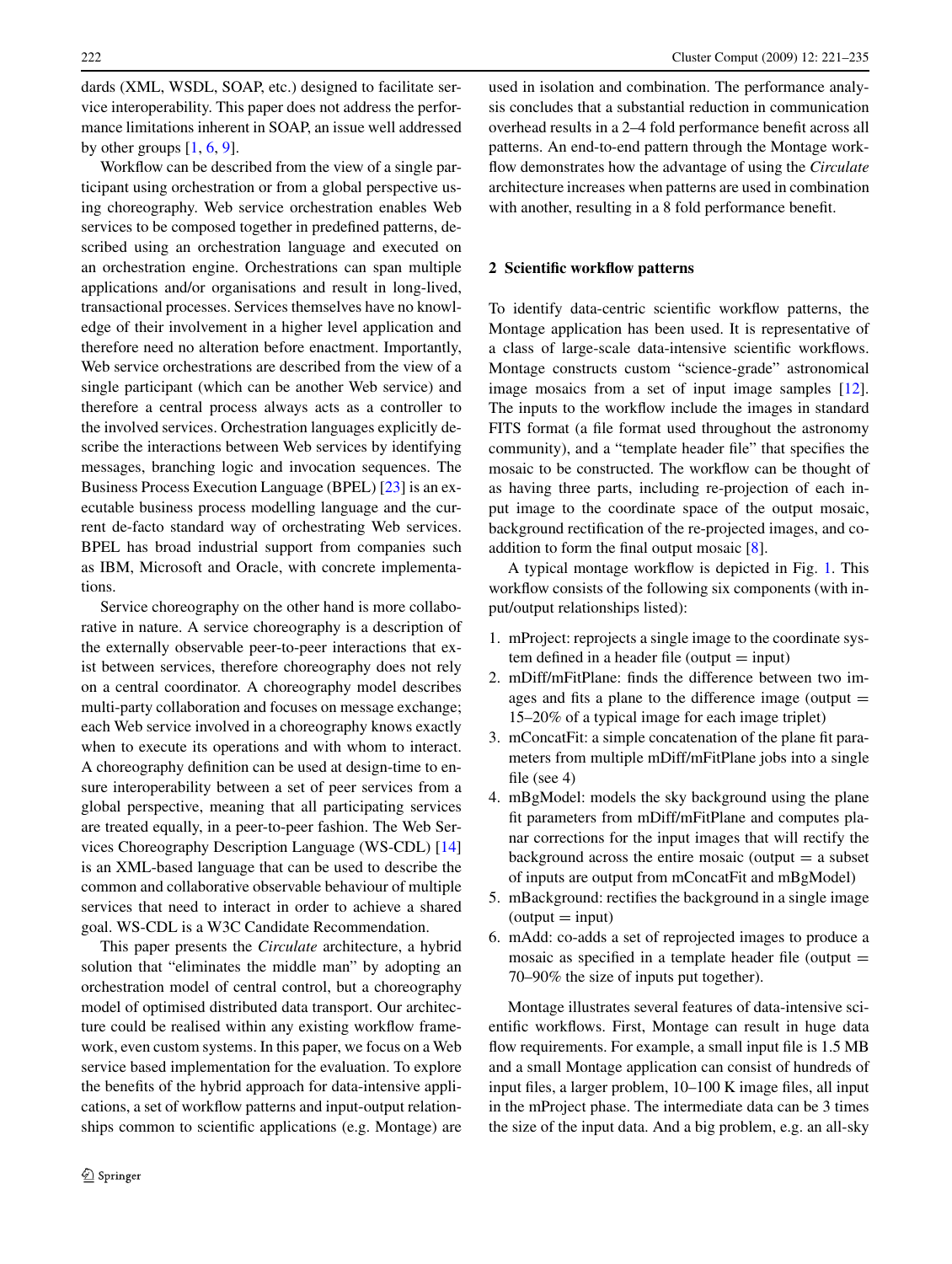<span id="page-2-0"></span>**Fig. 1** Montage Use-case scenario



mosaic can result in 2–8 TB of data. Such a problem might be run daily. Second, Montage contains workflow patterns common to many scientific applications:

- 1. Fan-in: Involves mapping multiple sources to a single sink (N:1 relationship), e.g. mDiff/mFitPlane  $\rightarrow$  mConcatFit.
- 2. Fan-out: The reverse pattern of fan-in, data from a single source is sent to multiple sinks  $(1:N)$  relationship), e.g.  $mBgModel \rightarrow Background.$
- 3. Sequence: This pattern involves the chaining of services together, where the output of one service invocation is used directly as input to another, i.e. serially (1:1 relationship). The data flows as a pipeline with no data transformations, e.g. mConcat  $\rightarrow$  mBgModel.

Large-scale scientific workflows such as Montage may also have significant computational requirements that must be considered in deployment. In this paper, we consider optimisation of workflow patterns as representative of a class of large-scale data-intensive scientific workflows. We focus only on the orchestrations and techniques required to reduce the cost of communication, assuming the computational resources for executing the workflow have been identified.

#### **3 Hybrid workflow architecture**

The majority of workflow research has focused on service orchestration for implementing service orchestrations, where both control and data flow pass through a centralised server. There are a plethora of orchestration frameworks which will automate these tasks, examples of which can be found in the Business Process Modelling community through BPEL, in the Life Sciences through Taverna [[20\]](#page-13-0) and in the computational Grid community through Pegasus [\[8](#page-13-0)], Triana [\[22](#page-13-0)] and Kepler [\[18](#page-13-0)]. For a summary refer to [\[3](#page-13-0)]. Choreography, although an established concept is a less well researched and implemented architecture.

This paper proposes the *Circulate* architecture, based on centralised control flow, distributed data flow [\[16](#page-13-0)]. The *Circulate* architecture sits between a purely centralised solution (orchestration) and a purely decentralised solution (choreography). A centralised orchestration engine issues control flow messages to Web services taking part in the workflow, however enrolled Web services can pass data flow messages amongst themselves, like a peer-to-peer model. This model maintains the robustness and simplicity of centralised orchestration but facilities choreography by avoiding the need to pass large quantities of intermediate data through a centralised server.

*Circulate* is based on proxies, a lightweight, non-intrusive piece of middleware, which provides a gateway and standard API to Web service invocation. A proxy allows Web services to exchange data flow messages directly with one another thereby avoiding transferring them through a centralised server. Proxies are installed as "near" as possible to enrolled Web services; by near we mean preferably on the same Web server or network domain, so that communication between a proxy and a Web service takes place over a local network. Depending on the preference of an administrator, a proxy can be responsible for one Web service, 1:1 or many Web services, 1:N, illustrated by Fig. [2](#page-3-0).

Proxies themselves are exposed through a WSDL interface, allowing them to be built into workflows or higher level applications, such as any other Web service. As everything is exposed through a WSDL interface, this means that workflows can use a combination of proxies and vanilla Web services.

Proxies are controlled by a centralised orchestration engine which is executing an arbitrary workflow language, e.g. BPEL. However, only control flow messages are passed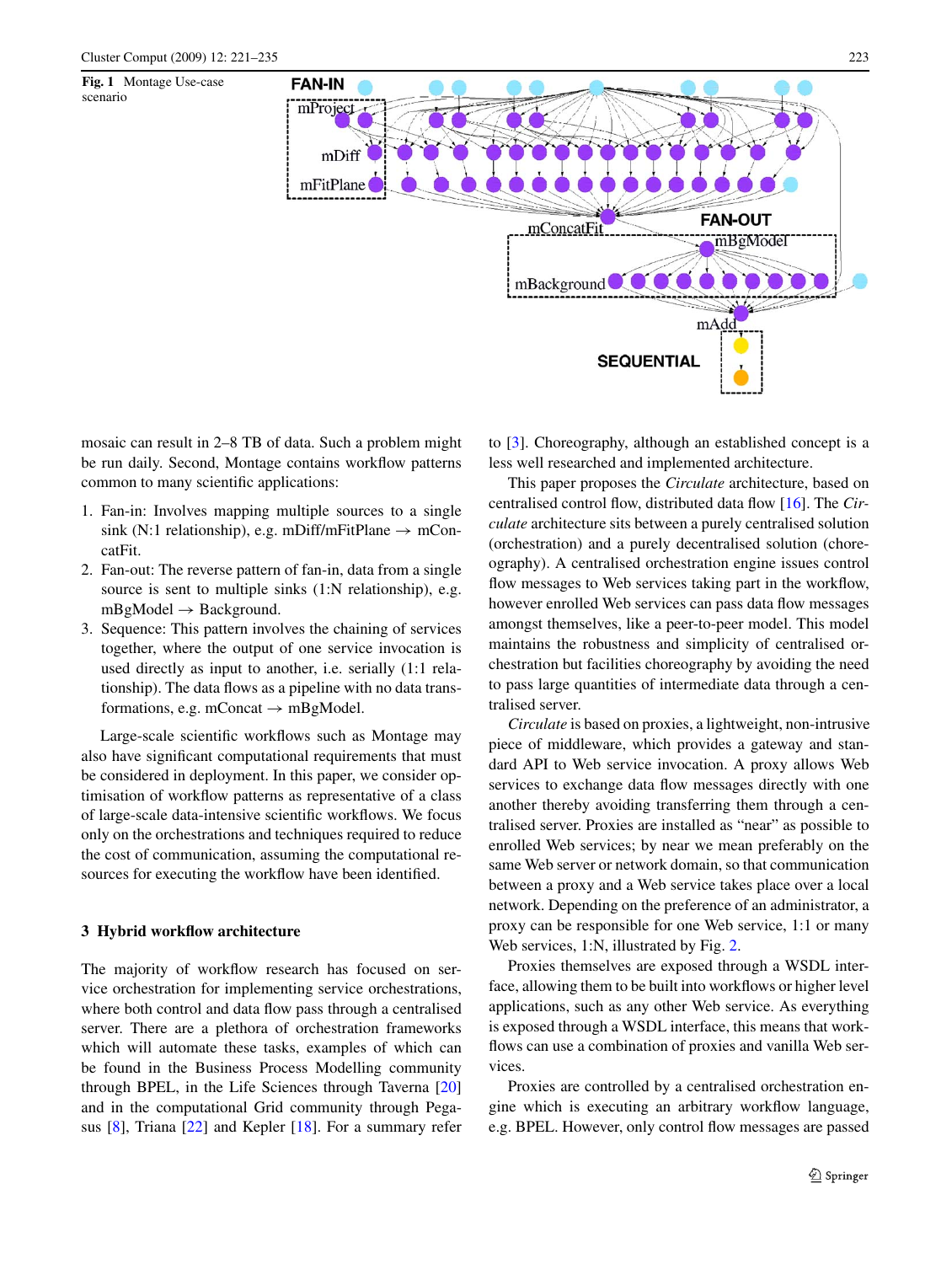<span id="page-3-0"></span>

**Fig. 2** 1:N (*left*), 1:1 (*middle*), mixed components (*right*)

through the orchestration engine, larger data flow messages are exchanged between proxies in a peer-to-peer fashion, unless a proxy is explicitly told to do otherwise. Proxies exchange references to the data with the orchestration engine and pass the real data directly to where it is required for the next service invocation; this allows the orchestration engine to monitor the progress and make changes to the execution of a workflow. Unlike a pure choreography model, *Circulate* allows integration with centralised workflow systems making it easier to detect and handle failures.

Furthermore the architecture offers the following software engineering advantages:

- *Transition is non-disruptive*: The architecture can be deployed without disrupting current services and with minimal changes in the workflows that make use of them. This flexibility allows a gradual change of infrastructures, where one could concentrate first on improving data transfers between services that handle large amounts data.
- *Simplicity of deployment*: The proxy services can be installed without the need for writing any additional code. Configuration can be done remotely and dynamically. It simply requires the whereabouts of WSDL descriptions for any services that will be enabled through the proxy.
- *Non-intrusive deployment*: A proxy need not be installed on the same server as the Web service, and does not interfere with the current vanilla Web service as is the case with pure choreography models, e.g. WS-CDL. However, to gain more performance, the proxy should be as near as possible to the Web services it is enabling.

## 3.1 Proxy implementation and API

The *Circulate* architecture is available as an open-source toolkit, WS-*Circulate*; implemented using a combination of Java and the Apache Axis Web services toolkit [\[2](#page-13-0)]. Proxies are extremely simple to install and can be configured remotely, no specialised programming needs to take place in order to exploit the functionality. WS-*Circulate* is multithreaded and allows several applications to invoke methods

concurrently. A proxy has a thread pool and when that thread pool is full the request is placed on an input queue and dealt with in First In First Out (FIFO) order. Results from Web service invocations are stored at a proxy by tagging them with a UUID (Universally Unique Identifier) and writing them to disk. Proxies are made available through a standard WSDL interface, the Java representation of that interface is displayed in Fig. [3.](#page-4-0) All methods are invoked by an orchestration engine except stage. A WS-*Circulate* proxy has the following methods:

- invoke is the primary proxy method and provides a gateway to Web service invocation. This method takes as input: details of the Web service to be invoked, including the location of a WSDL, portType and operation name, finally an array containing UUID references to data stored at the proxy; elements within the array must be in order as they would be used as input to the Web service. When this method is called the proxy retrieves the actual data the UUID references point to, using these data as input to the Web service invocation. Any results from the invocation are tagged with a UUID and written to disk at the proxy, this UUID is returned to the invoking application.
- upload provides functionality to upload data to a proxy which is required as input to a Web service invocation, i.e. if the service is the first within a workflow and is not reliant on data from services further up the chain. This method takes as input an Object[] that contains actual data to be uploaded. Elements within this array must conform to standard JAX-RPC supported types; the proxy will check this at runtime and exceptions will be thrown accordingly. Uploaded data are tagged with a UUID and written to disk, the corresponding UUID set are returned to the invoking application.
- deliver sets up data movement between proxies, moving it closer to the source of a Web service invocation. The first input parameter is a String containing the location of the recipient proxy. Each element in the second input parameter, String[] represents one UUID reference to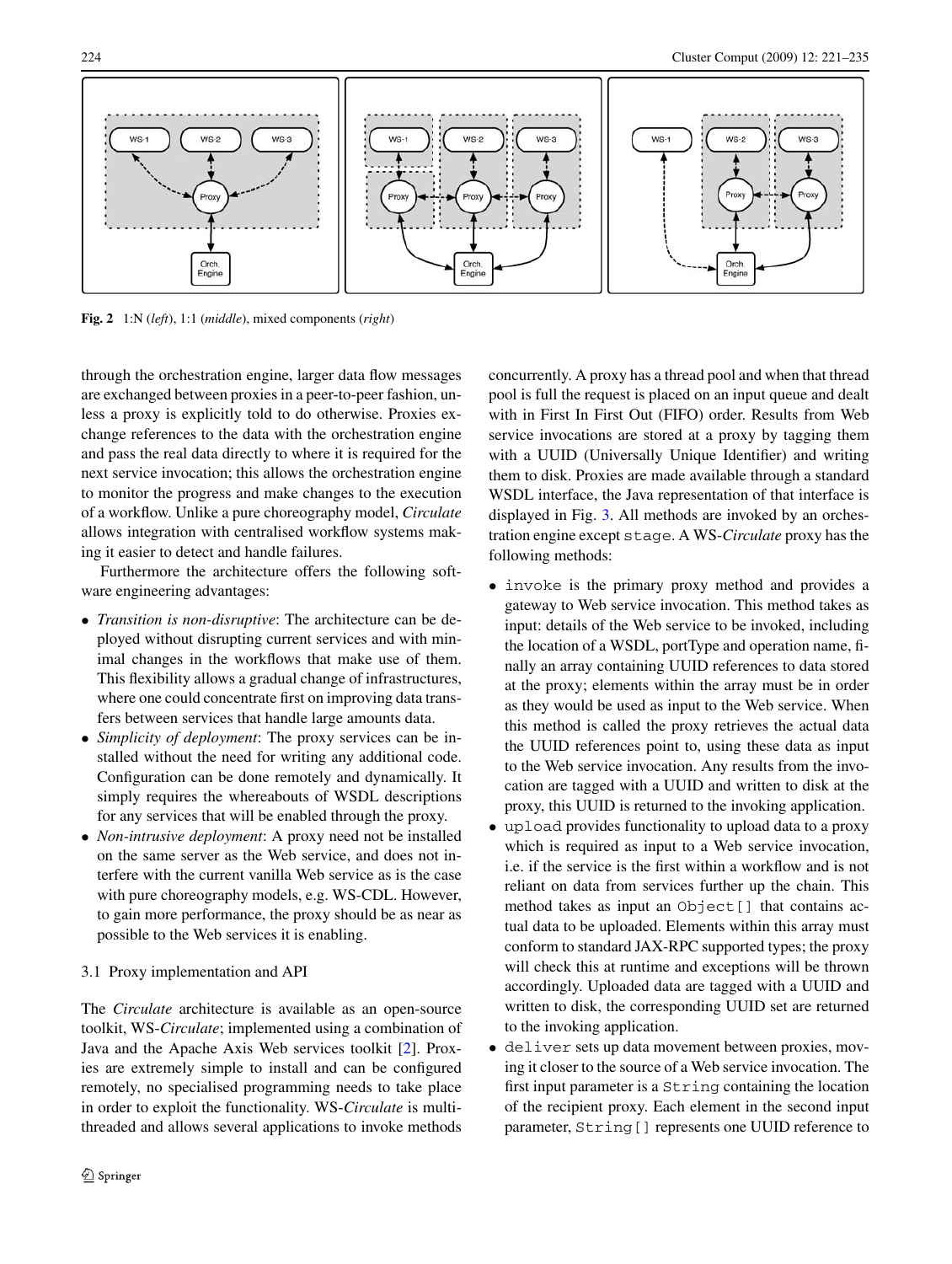```
public interface proxy {
 //Proxy CORE methods
 public String[] upload(Object[] params)
         throws InvocationParameterError;
public String upload(String wsdl, String port, String op_name, Object[] params)
         throws InvocationParameterError, VariableNotFoundError, ServiceInvocationError;
 public boolean deliver (String proxy_wsdl, String [] dataToMove)
         throws VariableNotFoundError, ServiceInvocationError;
public boolean stage(Hashtable dataToMove)
         throws ServiceInvocationError;
 public Object[] returnData(String[] dataToReturn)
         throws VariableNotFoundError;
 public boolean flushTempData(String [] dataToRemove)
         throws VariableNotFoundError;
 //Proxy ADMIN methods
 public void addService(String wsdl)
         throws ProxyAdminError;
public void removeService(String wsdl)
         throws VariableNotFoundError;
 public String[] listOperations(String wsdl, String port)
         throws VariableNotFoundError;
 public String[] listOpParameters(String wsdl, String port, String op_name)
         throws VariableNotFoundError;
 public String[] list0pReturnType(String wsdl, String port, String op_name)
         throws VariableNotFoundError;
 public String[] listServices();
```


 $\mathcal{F}$ 

a blob of data stored at the proxy. Once invoked by an application the proxy will retrieve all data the UUID references point to and invoke the stage method on the recipient proxy. Currently data is moved using SOAP, however we are exploring the use of protocols such as GridFTP for large data transfer. An acknowledgment is returned represented as a boolean.

- stage is used to transfer a set of data from one proxy to another. This method is called from within the deliver method on the recipient proxy and moves the data to the recipient proxy. An acknowledgment is returned, represented as a boolean.
- returnData can be used to retrieve stored data from a proxy when it is needed on a user's desktop, e.g. to obtain the final results at the end of a workflow. Once invoked, the proxy iterates the input array (String[]), which contains UUID references to data, storing them in an Object[]. This array is then returned to the invoking application.
- flushTempData is a house keeping method and is called to remove data from a proxy which is no longer re-

quired for any workflow components. This method takes a list of UUID references to data, String[] and returns a boolean.

- addService/removeService is used to instruct a proxy to maintain a new Web service, adding the WSDL to its repository or remove it from a proxy's control. The input String represents the WSDL of a new service.
- listOperations given a WSDL and a port type this method returns a String[] where each element is the name of an operation.
- listOpParameters given a string containing a WSDL which the proxy maintains, the port type and the name of an operation this method returns a String[] containing the types expected as input to an operation.
- listOpReturnType returns the return type information (represented as a String) of an operation given a WSDL, port type and operation name.
- listServices is used to query a proxy about which Web services it is currently maintaining. This information is returned in a String[]; each element represents one WSDL.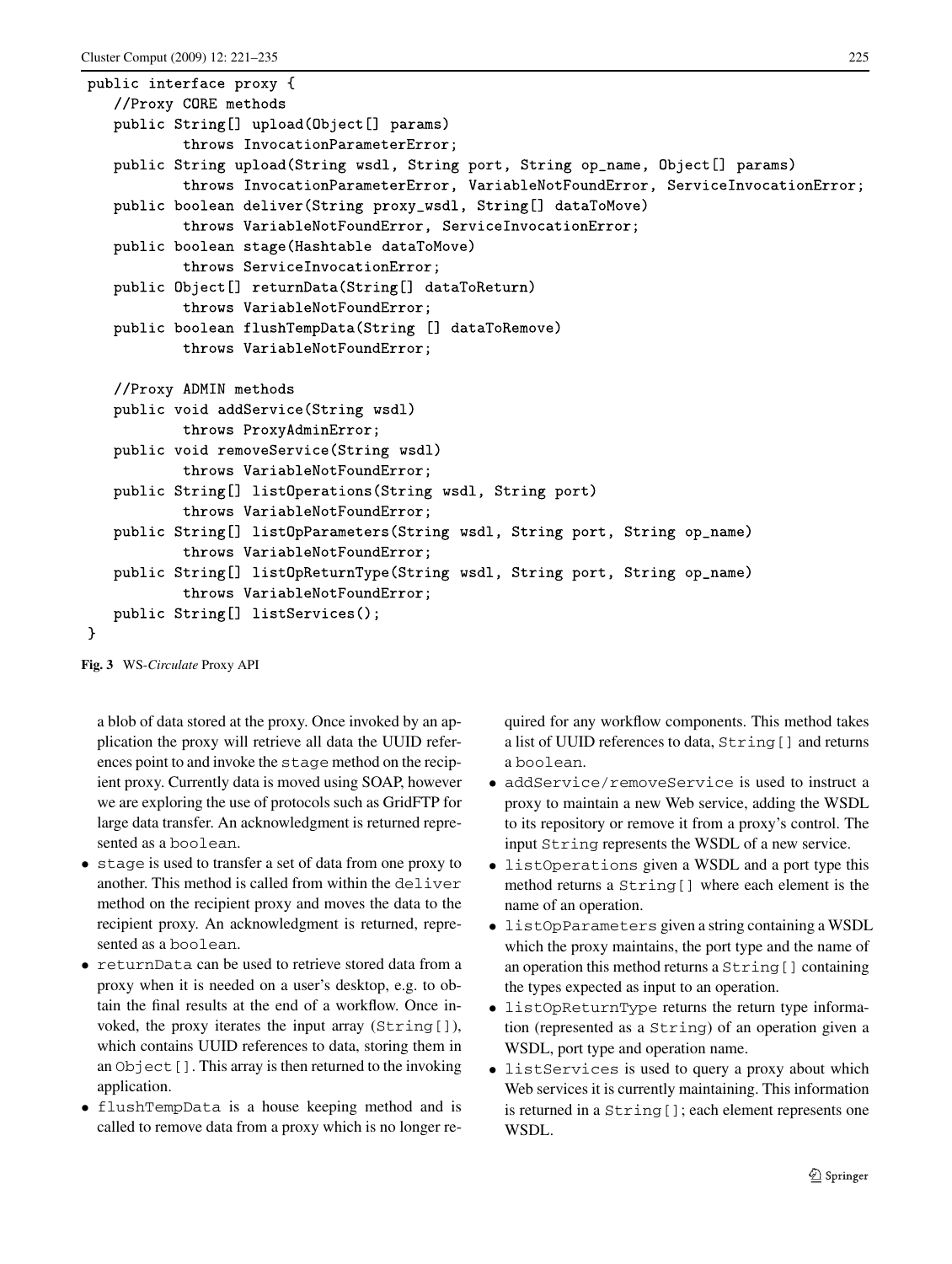Proxies throw the following exceptions:

- InvocationParameterError is thrown if the service details (used an input) are not maintained by a proxy or if the types and/or number of parameters used in an input array do not match the actual Web service interface that the proxy is to invoke.
- VariableNotFoundError is thrown if there are any references to a WSDL or data which cannot be found at a proxy.
- ServiceInvocationError will be thrown if there are any faults with the actual Web service invocation, e.g. network failure, time-out etc.
- ProxyAdminError is thrown if an application is trying to add a Web service which is already maintained by the proxy, or if the WSDL location is invalid.

### 3.2 Example application: fan-in pattern

Referring back to the Montage scenario, Fig. 4 is a UML Sequence diagram illustrating how the fan-in pattern (discussed in Sect. [2\)](#page-1-0) is orchestrated using a standard centralised orchestration engine. In this pattern three sources are queried for data, these data are combined and used as input to a final sink service, which processes these data and returns a results set. Figure [5](#page-6-0) illustrates the *Circulate* architecture applied to the same pattern. In our examples three source services are mapped to one sink, red arrowed lines added to each of the diagrams illustrate data movement, data sizes added to the each of the figures are arbitrary and used for illustrative purposes only.

Using standard orchestration the query results (D1, D2, D3) from source1-source3 pass through the centralised orchestration engine and are then used as input to the sink service, which analyses the data and returns the results (AD) back to the engine. Orchestration involves a total data flow of 700 Mb.

With reference to Fig. [5](#page-6-0), in order to orchestrate the workflow using the *Circulate* architecture, the following process takes place. The first step in the workflow pattern involves making an invocation to the three source Web services source1-source3. However instead of contacting the service directly, a call is made to a proxy (sourceproxy) which has been installed on the same server as the Web service. This is achieved through the invoke operation passing the name of the Web service (source) and operation (query) to be invoked, along with any required input parameters. For readability portType details etc. have been omitted. The proxy spawns a new thread of control and invokes the query operation on the source service, passing in the necessary input parameters. The output from the service invocation, is passed back to the proxy, tagged with a UUID (for reference later, e.g. retrieval, deletion etc.) and stored; there is a requirement that the proxy has enough disk space to store the results. Instead of the proxy directly passing the data back to the orchestration engine, the UUID is returned. In a standard orchestration scenario the results of the Web service invocation would have first been moved to the orchestration engine and then moved to where they are needed at the sink Web service. However, as the proxy has been installed on the same server as the source data, it can be transferred locally between the proxy and the Web service and did not have to move over a Wide Area network, effectively saving a Wide Area hop. This process is repeated (either serially or in parallel) for source2 and source3 which could be served through the same proxy or an independent proxy.

The output from the Web service invocations are needed as input to the next service in the workflow, in this case the sink Web service. The orchestration engine invokes the deliver operation on the source-proxy passing in the three UUID references along with the WSDL address of the

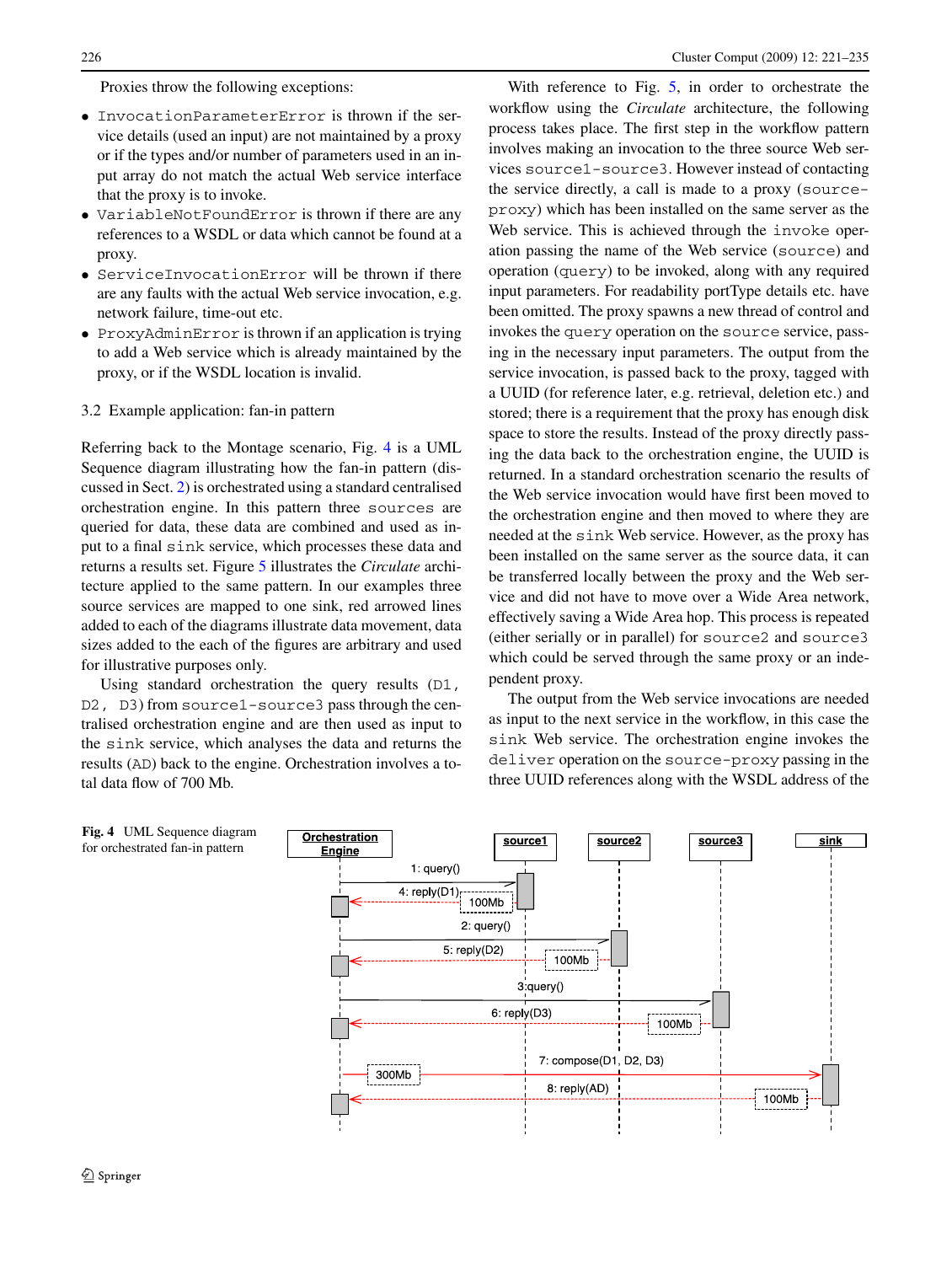<span id="page-6-0"></span>**Fig. 5** UML Sequence diagram for fan-in pattern orchestrated using the *Circulate* architecture



sink-proxy. Once the source-proxy receives the invocation it retrieves the stored data and transfers it across the network by invoking a stage operation on sink-proxy. The data is then stored at sink-proxy and if successful an acknowledgment message is sent back to source-proxy which is returned to the orchestration engine.

The final stage in the workflow pattern requires using the output from the first three services as input to the sink Web service. In order to achieve this the orchestration engine passes the name of the service (sink) and operation (compose) to invoke and the UUID references to the output data, which are required as input. The proxy then moves the data across the local network and invokes the compose operation on the sink service. The output is again stored locally on the proxy and a UUID reference generated and passed back to the orchestration engine. The orchestration engine can then retrieve the actual data from the proxy when necessary using the returnData operation.

Using the *Circulate* architecture the same quantity of data movement takes place, however only 300 Mb of which is transfered through a Wide Area Network (i.e. proxy to proxy). The remaining 400 Mb flows, ideally over a Local Area Network between the proxy and the subscribed Web service(s).

#### **4 Performance analysis**

To verify our hypothesis we perform a set of performance analysis tests where the *Circulate* architecture is evaluated against a more traditional centralised control, centralised data flow orchestration engine.

#### 4.1 Experiment description

Taking inspiration from the Montage workflow, we perform tests with the patterns common to many scientific applications (sequential, fan-in and fan-out) both in isolation and in a combination. Furthermore, we show best-case and worstcase performance of the *Circulate* architecture with respect to the location of the engine relative to the proxies. Throughout this paper we maintain the input to output data ratios discussed in Sect. [2](#page-1-0). With reference to Fig. [6,](#page-7-0) the patterns have been configured as follows:

• *Pattern 1—Sequence*: The sequential pattern involves the chaining of services together, where the output of one service invocation is used directly as input to another. Once a service receives input data, its output is calculated by increasing the size of that input data by 20%, e.g. if the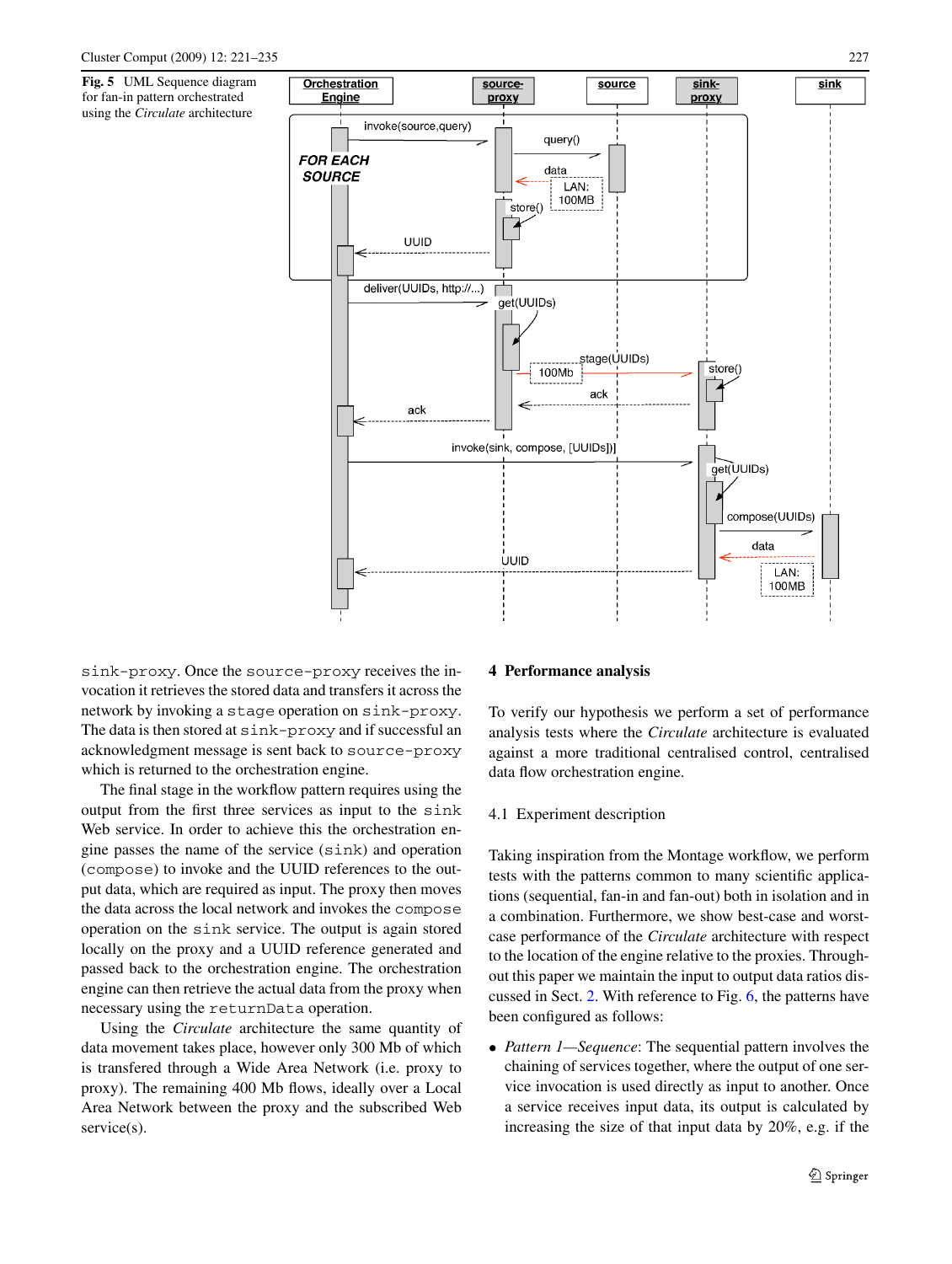<span id="page-7-0"></span>

**Fig. 6** Dataflow in the sequential (*first column*), fan-in (*second column*) and fan-out (*third column*) patterns for the centralised architecture using vanilla services (1, 3, 5) and the *Circulate* architecture

service receives 5 Mb of data as input, 6 Mb is returned as output. There is a snowball effect whereby the size of the data being transferred is increased after each service invocation. The configuration for this pattern on a fully centralised architecture is illustrated by phase 1 of Fig. 6, and the configuration using the *Circulate* architecture is illustrated by phase 2 of Fig. 6.

- *Pattern 2—Fan-in*: The fan-in pattern explores what happens when data is gathered from multiple distributed sources, concatenated and sent to a service acting as a sink. Multiple services are invoked with a control flow (no data is sent) message asynchronously, in parallel, a block of data is then returned as output. Once data has been received from all enrolled services it is concatenated and sent to the sink service as input, where 20% of that input is returned as output. The configuration for this pattern using a fully centralised architecture is illustrated by phase 3 of Fig. 6 and the configuration using the *Circulate* architecture is illustrated by phase 4 of Fig. 6.
- *Pattern 3—Fan-out*: This pattern is the reverse of the fanin pattern, here the output from a single source is sent to multiple sinks. An initial service is invoked with a control flow message (again no actual data is sent), the service returns a block of data as output. These data are then sent, asynchronously in parallel to multiple services as input, each service returns as output the same size block of data

(2, 4, 6). This example shows 4 services, all services are remote and all proxies are installed on the same server as the service they are invoking. Any control flow to orchestrate the services is omitted

it received as input. The configuration for this pattern using a fully centralised architecture is illustrated by phase 5 of Fig. 6 and the configuration using the *Circulate* architecture is illustrated by phase 6 of Fig. 6.

For each of the workflow patterns: sequence, fan-in and fan-out the time taken for the pattern to complete is recorded (in milliseconds) as the size of the input data (in Megabytes) is increased; for the sequential pattern this means the size of the file sent to the first service, for the remaining patterns this means the size of the input file returned by the first service. The number of services involved in each of the patterns range from 3 to 17, this takes into account the lower bound  $(mProject \rightarrow mDiff)$  and upper bound  $(mFitPlane \rightarrow mCon$ catFit) limits of the Montage workflow scenario discussed in Sect. [2.](#page-1-0)

The configuration of our experiments mirror that of a typical workflow scenario, where collections of physically distributed services need to be composed into a higher level application. For each combination of input size, number of services and pattern type the experiment has been run independently 100 times over a cluster of distributed Linux machines. Wherever we report the time elapsed in milliseconds, 99% confidence intervals are included for each data point; some of these intervals are so small they are barely visible. Each line on Figs. [7,](#page-8-0) [8](#page-8-0) and [9](#page-8-0) displays the mean speedup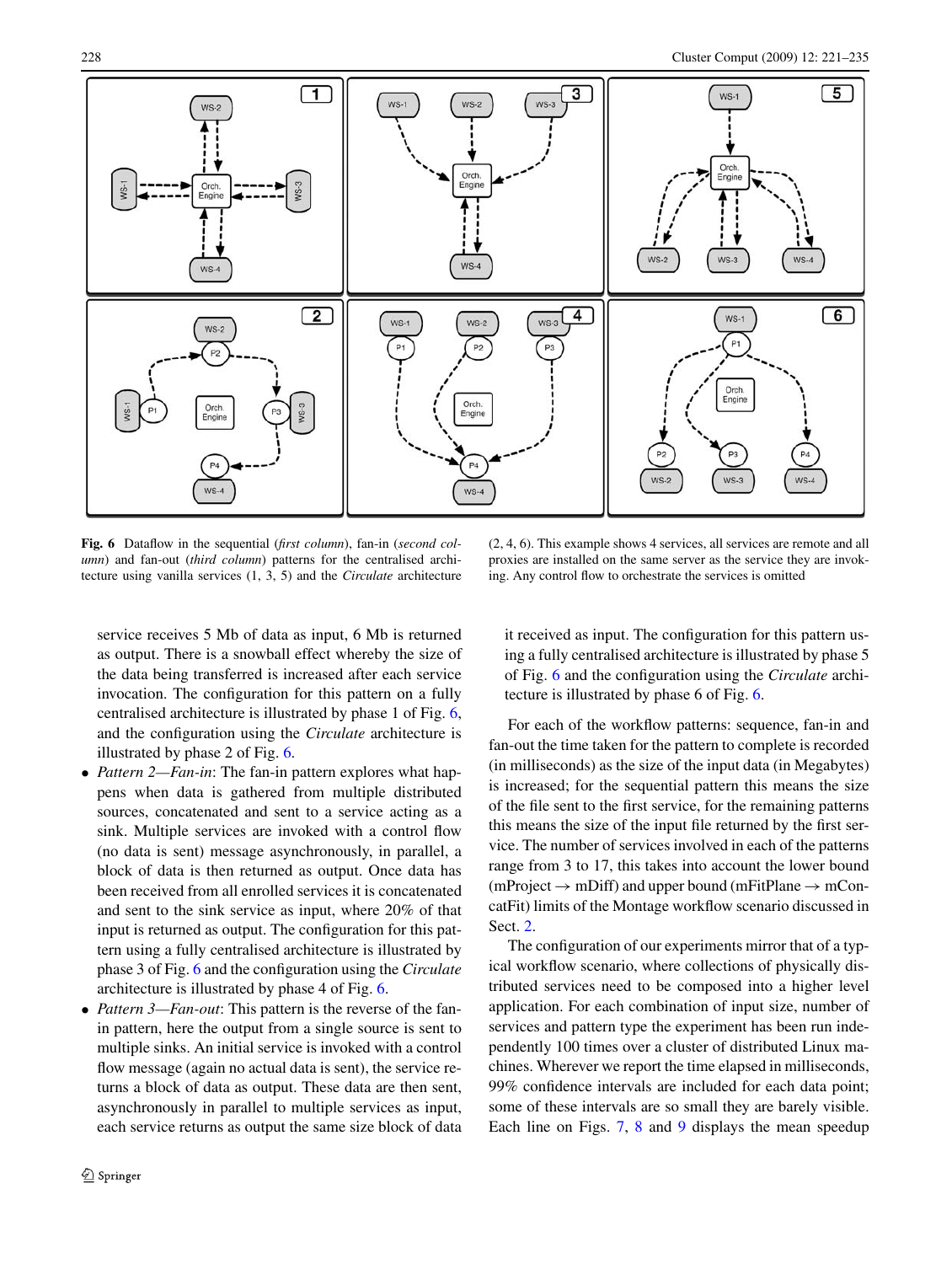<span id="page-8-0"></span>

**Fig. 7** Sequential pattern mean speedup ratio, local vs. remote



**Fig. 8** Fan-in pattern mean speedup ratio, local vs. remote



**Fig. 9** Fan-out pattern mean speedup ratio, local vs. remote

ratio of each workflow pattern as the size of the input file increases. The mean speedup ratio is calculated by taking the average elapsed time (of 100 runs) for a vanilla (non-proxy, fully centralised) run of a workflow pattern and dividing it by the average elapsed time (of 100 runs) using the *Circulate* architecture. The number of services involved is independent of the ratio as we have taken the mean ratio for all

combinations of services (i.e. running the experiment iteratively on 3 to 17 services) from our scaling experiments.<sup>1</sup>

In order to explore locality, the placement of the orchestration engine is also taken into consideration, displayed on each graph are four sub-experiments, in descending order according to the graphs the following has been plotted:

- *Remote best-case*: The orchestration engine is entirely remote to the services/proxies it is invoking, by remote we mean that the orchestration engine has to connect over a Wide Area network. It is the best-case as the final results are stored on the proxy and not returned to the orchestration engine. The best-case scenario is realistic as often individual patterns form only a small piece of a larger workflow as highlighted by the Montage scenario.
- *Remote worst-case*: In this sub-experiment the orchestration engine is again remote but the final output data of the workflow pattern are not stored at the proxy but sent back to the orchestration engine.
- *Local best-case*: The orchestration engine is deployed locally (i.e. on the same network) as the services/proxies it is invoking. The best-case represents the scenario where the final output from the pattern execution is stored within a proxy.
- *Local worst-case*: The final sub-experiment represents the case where the orchestration engine is again local but the final output of the pattern is sent back to the orchestration engine.

The input and output data in all the experiments are Java byte arrays passed around using SOAP. To prevent the data processing from influencing our evaluation, it has not been accounted for in the performance analysis tests.

#### 4.2 Analysis of the results

A collective summary of the performance analysis experiments is presented in Table [1](#page-9-0). Displayed on each row is the pattern type, the corresponding experiment configuration, i.e. where the orchestration is and how the proxy behaves (best/worst-case), along with the mean speedup ratio, standard deviation, minimum and maximum speedup ratios. The end-to-end pattern is discussed in Sect. [4.3](#page-9-0)

The performance analysis tests verify our hypothesis that when services are subscribed to the *Circulate* architecture the execution time of common, isolated workflow patterns significantly decreases.

The locality experiments confirm that the most dramatic benefit occurs when the orchestration engine is connected to the services/proxies through a Wide Area network. To

 $<sup>1</sup>$ As an example, Fig [13](#page-11-0) displays the elapsed time of the sequence, fan-</sup> in and fan-out workflow patterns using 4 distributed services when the orchestration engine is remote.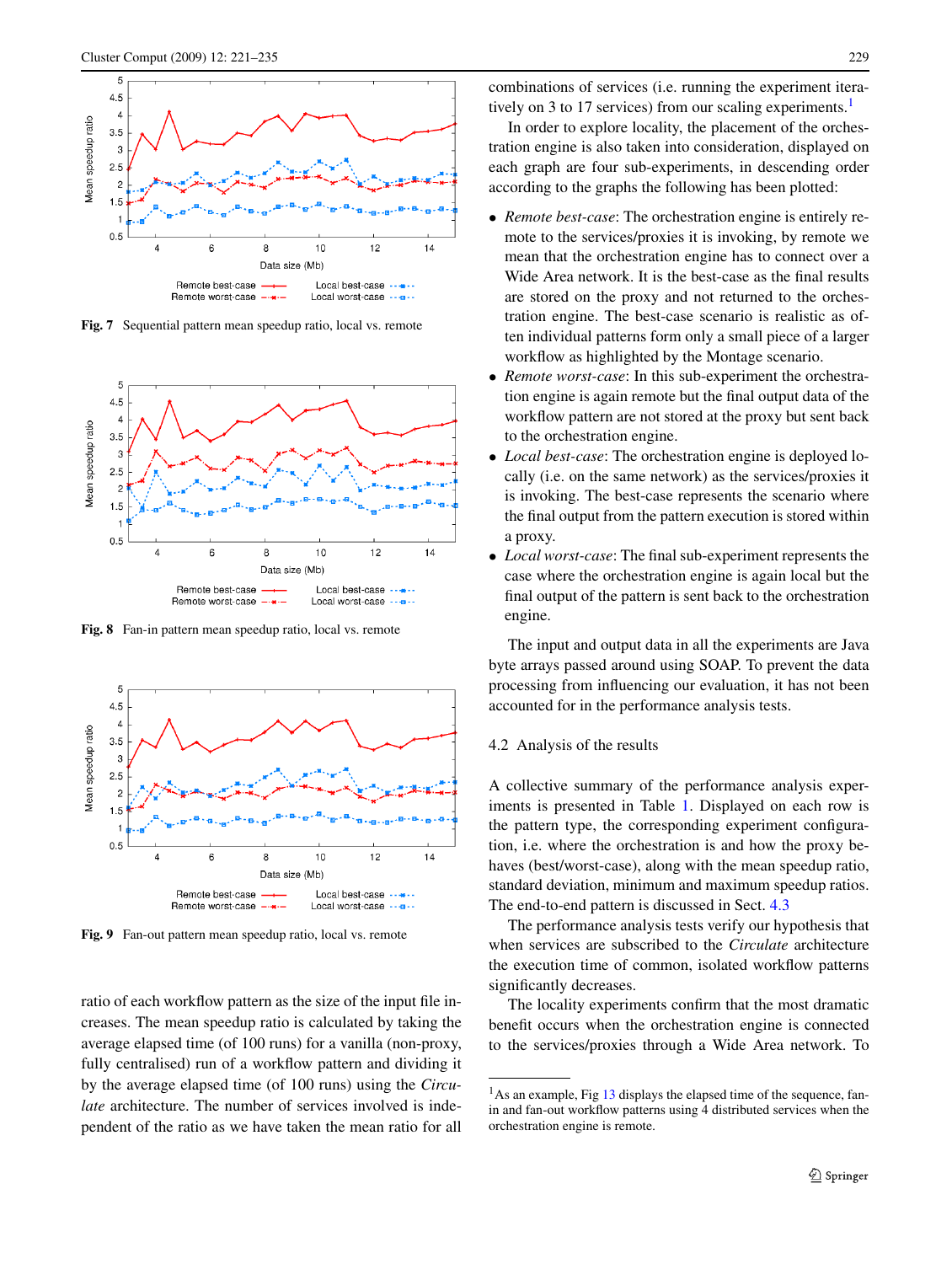<span id="page-9-0"></span>**Table 1** Overview of the performance analysis tests. Best-case (BC) and worst-case (WC)

| Pattern    | Config    | Mean | <b>Std Dev</b> | Min  | Max  |
|------------|-----------|------|----------------|------|------|
| Sequence   | Local BC  | 2.21 | 0.33           | 1.40 | 2.84 |
|            | Local WC  | 1.29 | 0.14           | 0.93 | 1.51 |
|            | Remote BC | 3.47 | 0.54           | 1.83 | 4.41 |
|            | Remote WC | 2.03 | 0.18           | 1.48 | 2.28 |
| Fan-in     | Local BC  | 2.18 | 0.32           | 1.25 | 2.74 |
|            | Local WC  | 1.52 | 0.19           | 0.97 | 1.81 |
|            | Remote BC | 3.88 | 0.53           | 2.23 | 4.97 |
|            | Remote WC | 2.83 | 0.27           | 2.14 | 3.41 |
| Fan-out    | Local BC  | 2.25 | 0.34           | 1.19 | 2.88 |
|            | Local WC  | 1.26 | 0.13           | 0.96 | 1.49 |
|            | Remote BC | 3.61 | 0.51           | 2.13 | 4.94 |
|            | Remote WC | 2.07 | 0.21           | 1.57 | 2.63 |
| End-to-End | Remote WC | 8.18 | 0.94           | 5.58 | 9.86 |

quantify, the worst-case remote configuration, patterns saw an average performance benefit of between 2.03 and 2.83 times and in the best-case remote configuration patterns an average performance benefit of between 3.47 and 3.88 times, with the fan-in pattern showing the largest speedup.

A surprising result of our experimentation is that even when the orchestration engine is deployed on the same network as the services/proxies it is invoking (i.e. all communication is local) there is a benefit to using the *Circulate* architecture. In the worst-case local configuration patterns saw an average performance benefit of between 1.26 and 1.52 times and in the best-case local configuration patterns an average performance benefit of between 2.18 and 2.25 times.

To explain the results in relation to the *Circulate* architecture, when using a fully centralised approach the intermediate data have to make a costly hop back to the orchestration engine before being again sent across the network to be used as input to the next service in the workflow. However, using the *Circulate* architecture, intermediate data are stored at the proxy and sent directly to the next proxy which requires them as input, therefore for each input:output chain, one hop is avoided. In effect, this reduces the amount of intermediate data by 50%. This is, of course assuming that the proxy is installed as near as possible (i.e. on the same server or network) as the service it is invoking. This benefit is valid no matter where the orchestration is engine is placed, locally or remotely. Our locality experiments verify that even if workflows are orchestrated with locally deployed services the *Circulate* architecture speeds up the overall execution time of a workflow pattern. However, as the orchestration engines moves further away, the hop any intermediate data has to make increases in cost and the benefit of using the *Circulate* architecture increases accordingly. This explains why there is an increased benefit in the remotely deployed orchestration engine in relation to a locally deployed one. The difference in benefit is between 1.26 times and 1.70 times (mean remote-best–mean local-best across all patterns) in the best-case and between 0.74 times and 1.31 times (mean remote-worst–mean local-worst across all patterns) in the worst-case.

The results (Figs. [7](#page-8-0), [8](#page-8-0) and [9](#page-8-0)) confirm our intuition that the co-plots are bounded by remote best-case (best performance) and local worst-case (worst performance) for all patterns. The other cases lie in-between and their relative position depends on the specific pattern. The results also show that the relative speed up is mildly sensitive to data size. This can be explained as the speed up ratio depends on the relative amount of data sent and the relative network bandwidth for the local and non-local cases, both of which are approximately constant. The later may have some SOAP/HTTP/TCP dependencies which likely accounts for the small variation seen. However, the raw differential performance between the proxy and vanilla version does scale with data size (see Fig. [13\)](#page-11-0).

Although our experimentation is run at lower data sizes to Montage, patterns and input to output data relationships are maintained, this suggests that a similar performance benefit could be expected when scaling up the data injected into the workflow. Further experiments not discussed in this paper run over the PlanetLab [[21\]](#page-13-0) framework confirm that the ratios displayed Table 1 match those obtained from running the same experiments over an Internet scale network.

#### 4.3 End-to-end execution

Sections [4.1](#page-6-0) and [4.2](#page-8-0) discussed workflow patterns in isolation, however the sequential nature of the Montage workflow suggests that the optimisations of different workflow patterns will have an end-to-end cumulative performance benefit, e.g. speeding up the time to perform mConcatFit will allow mBgModel to execute earlier, and so on. In order to verify this hypothesis a path through the Montage workflow was investigated, this end-to-end pattern is illustrated in Fig. [10](#page-10-0).

This combination of patterns comprises of the following steps, firstly a fan-in pattern that asynchronously in parallel gathers data from 3 different services, the output of which is sent to a further service which returns 20% of the input data as output data. These data are then sent asynchronously in parallel to 3 services which each return the same volume of output data as they received as input. The output data is concatenated and sent through a further 2 services in sequence, each return 50% of the data they received as input. These input output data relationships mirror those found in the Montage scenario.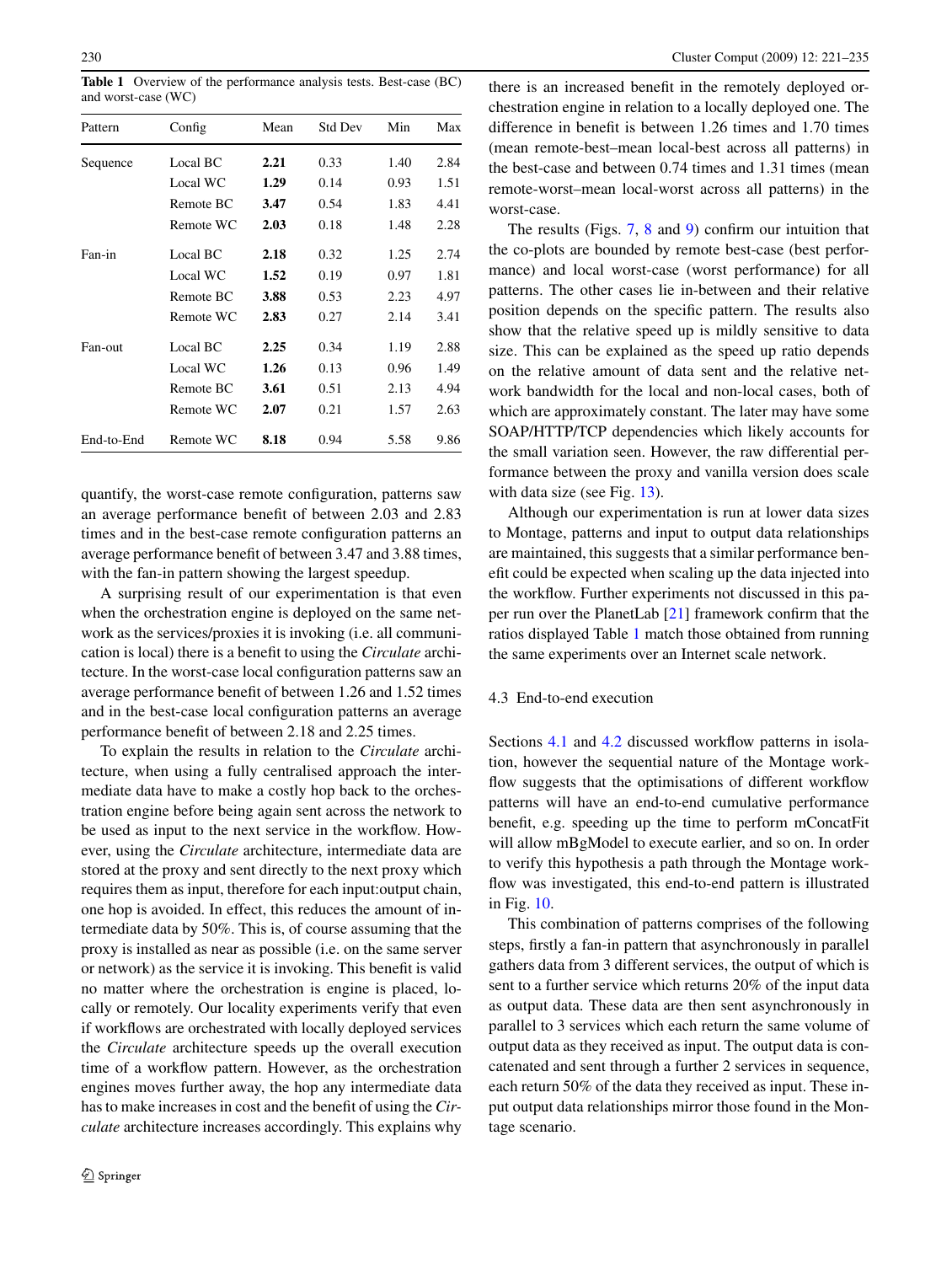<span id="page-10-0"></span>

**Fig. 10** An end-to-end workflow, with a fan-in, fan-out followed by a series of sequential operations



**Fig. 11** End-to-end pattern

The end-to-end pattern displayed in Fig. 10 is executed 100 times on the *Circulate* architecture (using the worstcase, i.e. the final output data returns to the orchestration engine) and 100 times on a fully centralised orchestration engine with vanilla Web services, on both occasions the orchestration engine is remote. In Fig. 11 the *x*-axis displays the input data size in Megabytes and the *y*-axis displays the ratio (vanilla elapsed time divided by proxy elapsed time) in milliseconds to complete the workflow. The end-to-end execution results in a mean speedup of 8.18 times using the proxy architecture, confirming our hypothesis that the performance benefit increases when isolated patterns are placed together to form a larger workflow. This sample end-to-end execution demonstrates the concept, however this combination pattern itself would only form a small part of larger scientific workflows, such as Montage.

#### 4.4 Break even point

Invoking a proxy has an overhead in that a call is first made to a proxy, which invokes the service on the orchestration engines behalf, writes the result to disk and then returns a reference to that data. As the previous performance analysis tests demonstrate what occurs on relatively large data sizes, it is important to highlight what happens when dealing with Kilobytes instead of Megabytes of data in order to determine the break even point, i.e. when using a proxy is preferable over a vanilla service invocation.

Figure 12 displays the average time (as a ratio: vanilla elapsed time divided by proxy elapsed time) it takes to make a single invocation to a vanilla Web service and obtain the



**Fig. 12** The overhead of invoking a proxy

result vs. an invocation to a proxy that invokes the service on the orchestration engines behalf and returns a reference to its data. Results under the horizontal line indicate the vanilla approach is optimal, results over the line show a benefit of using the *Circulate* architecture. From the results we conclude that due to the overhead of the proxy, when dealing with input data sizes of less than ∼100 K of data the *Circulate* architecture offers no performance benefit to vanilla Web services. Anything over ∼100 K of data the proxy begins to speedup the execution time of the invocation. The *Circulate* architecture is suited to larger scale workflows (such as Montage) and not workflows where very small quantities of intermediate data are passed around between services, i.e. typical scenarios in business, such as transactions.

## **5 Related work**

This section discusses all related work from the literature, spanning pure choreography languages, enhancements to widely used modelling techniques, i.e. BPMN, decentralised orchestration, data flow optimisation architectures and Grid toolkits.

#### 5.1 Choreography languages

There are an overwhelming number of pure orchestration languages. However, relatively few targeted specifically at choreography.

The *Web Services Choreography Description Language* (WS-CDL) is the proposed standard for service choreography. However, WS-CDL has met criticism [[4\]](#page-13-0) through the Web services community. It is not within the scope of this paper to provide a detailed analysis of the constructs of WS-CDL, this research has already been presented [\[10](#page-13-0)]. However, it is useful to point out the key criticisms with the language: WS-CDL choreographies are tightly bound to specific WSDL interfaces, WS-CDL has no multi-party support, no formal foundation, no explicit graphical support and incomplete implementations.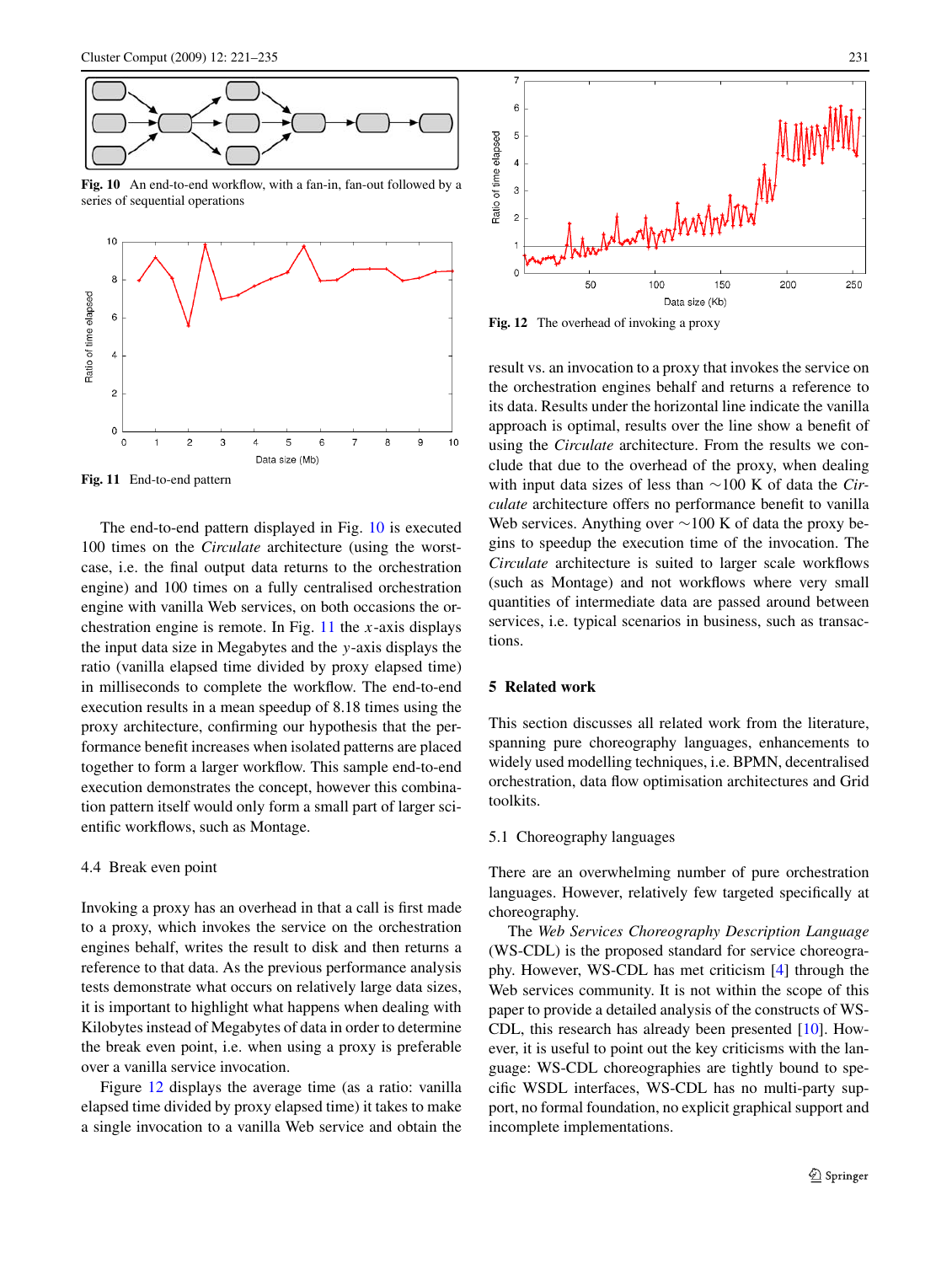<span id="page-11-0"></span>







(e) Fan-out LOCAL orchestration engine (f) Fan-out REMOTE orchestration engine

**Fig. 13** An example experiment, using 4 services, recording the average time it takes for each pattern to complete as the size of the input data increases. The *x*-axis display the size of the initial input file in Megabytes (Mb) and the *y*-axis displays the elapsed time of the work-



(a) Sequential pattern LOCAL orchestration engine (b) Sequential pattern REMOTE orchestration engine





flow pattern in milliseconds (ms). In (**a**), (**c**) and (**e**) the orchestration engine is locally deployed, in (**b**), (**d**) and (**f**) the orchestration is remotely deployed

*Let's Dance* [[25\]](#page-13-0) is a language that supports service interaction modelling both from a global and local viewpoint. In a global (or choreography) model, interactions are described from the viewpoint of an ideal observer who oversees all interactions between a set of services. Local models, on the other hand focus on the perspective of a particular service, capturing only those interactions that directly involve it.

*BPEL4Chor* [[7\]](#page-13-0) is a proposal for adding an additional layer to BPEL to shift its emphasis from an orchestration language to a complete choreography language. BPEL4Chor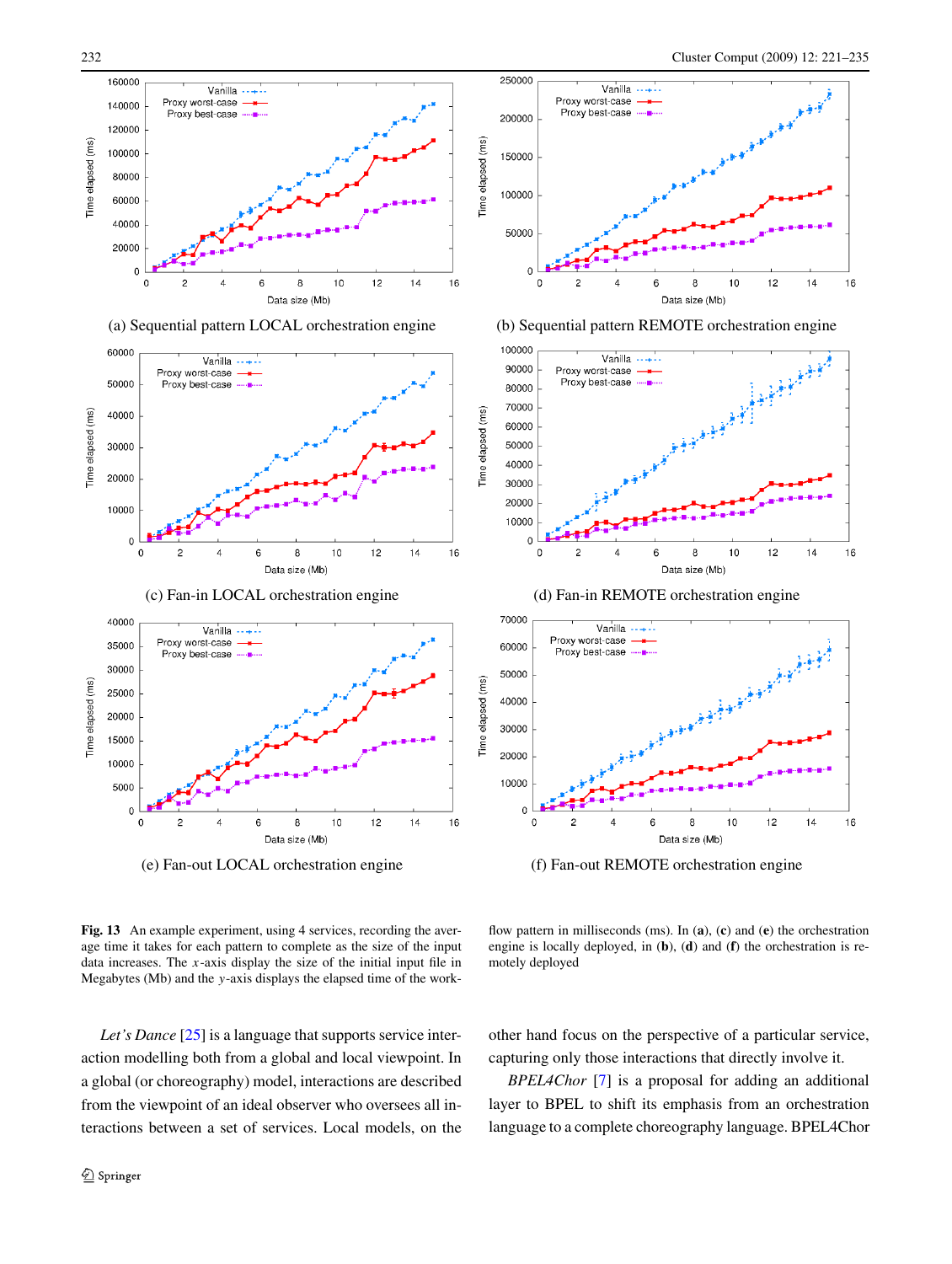is a collection of three artifact types: participant behavior descriptions, participant topology and participant groundings.

#### 5.2 Techniques in data flow optimisation

There are a limited number of research papers which have identified the problem of a centralised approach to service orchestration when dealing with data-centric workflows. For completeness, this section presents an overview of a number of architectures.

The *Flow-based Infrastructure for Composing Autonomous Services* or FICAS [[17\]](#page-13-0) is a distributed data-flow architecture for composing software services into what the authors label mega-structures or workflow as it's more commonly known. Composition of the services in the FICAS architecture is specified using the Compositional Language for Autonomous Services (CLAS), which is essentially a sequential specification of the relationships among collaborating services. This CLAS program is then translated by the build-time environment into a control sequence that can be executed by the FICAS runtime environment.

Although FICAS is an architecture for decentralised orchestration it does not deal directly with modern standards and is a prototype and proof of concept. The issue of Web services integration is not addressed, nor does it discuss how this architecture could be incorporated into an orchestration language such as the de-facto standard, BPEL. More importantly FICAS is intrusive to the application code as each application that is to be deployed needs to be wrapped with a FICAS interface. In contrast, our proxy approach is more flexible as the services themselves require no alteration and do not even need to know that they are interacting with a proxy. Furthermore our proxy approach introduces the concept of passing references to data around and deals directly with modern workflow standards.

*Service Invocation Triggers* [[5\]](#page-13-0), or simply triggers are also a response to the problem of centralised orchestration engines when dealing with large-scale data sets. Triggers collect the required input data before they invoke a service, forwarding the results directly to where the data is required. For this decentralised execution to take place, a workflow must be deconstructed into sequential fragments which contain neither loops nor conditionals and the data dependencies must be encoded within the triggers themselves.

The approach outlined by our paper and Service Invocation Triggers both rely on proxies to solve the problem of decentralised orchestration. While Triggers address the issue of decentralised control, to realise these benefits their architecture is based around a pure choreography model, which as discussed in this paper has many extra problems associated with it. Furthermore, before execution can begin the input workflow must be deconstructed into sequential fragments, these fragments cannot contain loops and must

be installed at a trigger; this is a rigid and limiting solution and is a barrier to entry for the use of proxy technology. In contrast with our proxy approach, because data references are passed around, nothing in the workflow has to be deconstructed or altered, which means standard orchestration languages such as BPEL can be used to coordinate the proxies. Finally, Triggers does not deal with modern Web service standards.

In [[19\]](#page-13-0) the scalability argument made in this paper is also identified. The authors propose a methodology for transforming the orchestration logic in BPEL into a set of individual activities that coordinate themselves by passing tokens over shared, distributed tuple spaces. The model suitable for execution is called Executable Workshow Networks (EWFN), a Petri nets dialect.

#### 5.3 Other relevant techniques

*Triana* [[22\]](#page-13-0) is an open-source problem solving environment. It is designed to define, process, analyse, manage, execute and monitor workflows. Triana can distribute sections of a workflow to remote machines through a connected peer-topeer network.

*OGSA-DAI* [\[13](#page-13-0)] is a middleware product which supports the exposure of data resources on to Grids. This middleware facilitates data streaming between local OGSA-DAI instances.

*Grid Services Flow Language* (*GSFL*) [[15\]](#page-13-0) addresses some of the issues discussed in this paper in the context of Grid services, in particular services adopt a peer-to-peer data flow model. However, individual services have to be altered prior to enactment, which is an invasive and custom solution, something which is avoided in the *Circulate* architecture.

*Graph-forwarding* [[11\]](#page-13-0) is a technique applied to distributed Objects, allowing the results of an RPC to be forwarded to the next object to invoke instead of the invoking object. This technique is similar in nature but does not address the issues concerning service composition through workflow technology.

#### **6 Conclusions**

This paper presented the *Circulate* architecture for executing large-scale data-centric scientific workflows. Our architecture maintains the robustness and simplicity of centralised orchestration, but facilitates choreography by allowing services to exchange data directly with one another. Using Montage as a guide, a number of common workflow patterns and input-output relationships were evaluated in a Web services based framework. Although this paper discussed the *Circulate* architecture in a Web services context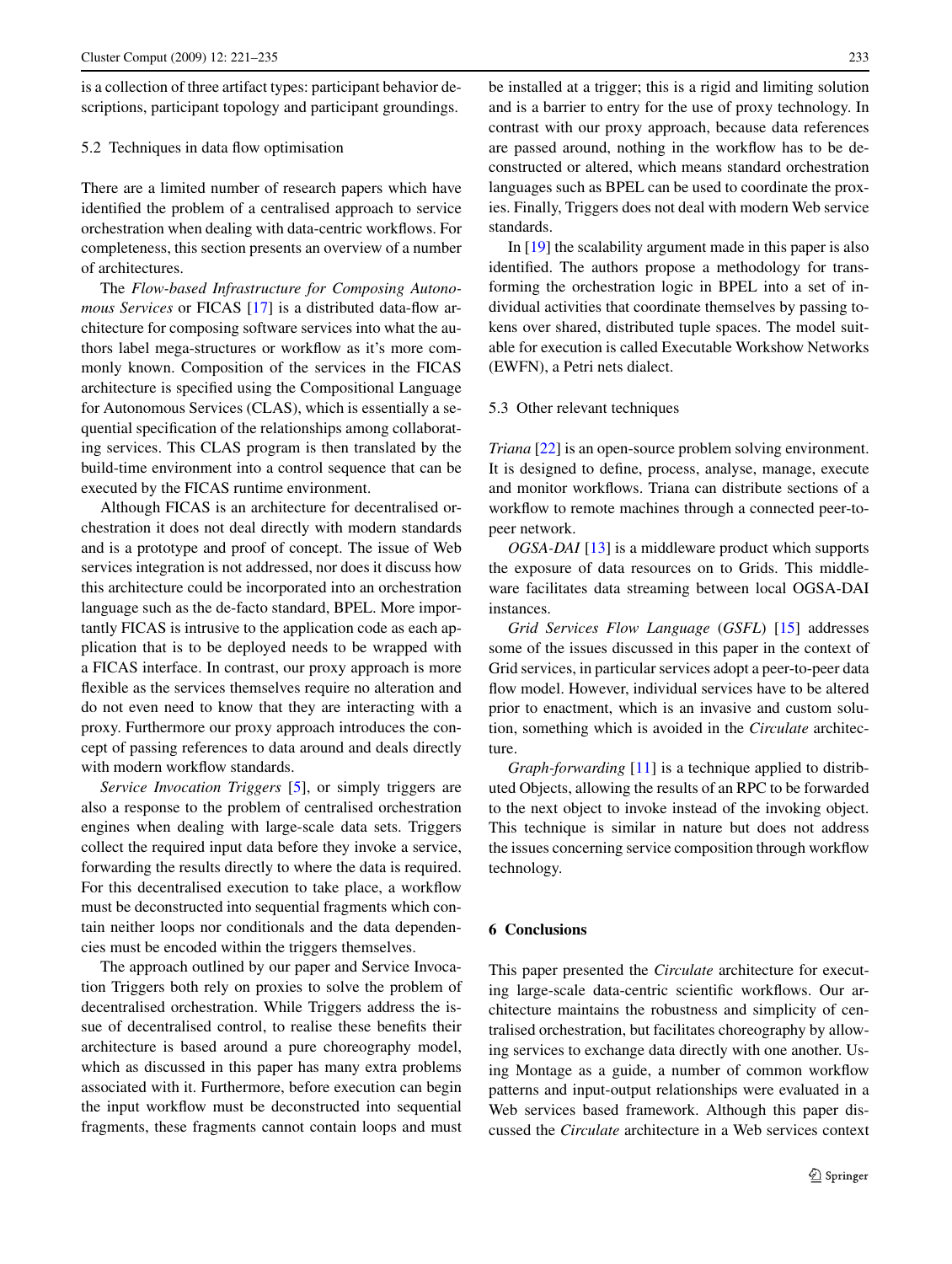<span id="page-13-0"></span>(WS-*Circulate*), it is a general architecture and can therefore be implemented using different technologies and integrated into existing systems. Furthermore the *Circulate* architecture is non-invasive to the Web services themselves.

Unlike the standard orchestration model, proxies can exchange data flow messages directly with one another avoiding the need to pass large quantities of intermediate data through a centralised server. The results indicate that substantial reduction in communication overhead results in a performance benefit of between 2.03 and 3.88 times. The advantage of using the *Circulate* architecture increases if isolated patterns are used in combination with another, the end-to-end pattern demonstrates an 8 fold performance benefit.

Future directions include evaluating the benefits of our approach within other workflow frameworks and in other network environments (e.g. wide-area, mobile) to assess the impact in different contexts. The analysis of additional applications to identify and evaluate other end-to-end workflow patterns is also planned. *Circulate* opens up a rich set of additional optimisations with respect to proxy deployment which will be evaluated in future work.

**Acknowledgements** Professor Daniel Katz from Louisiana State University provided detailed information about the structure and operation of Montage that was central to this paper.

#### **References**

- 1. Abu-Ghazaleh, N., Lewis, M.J., Govindaraju, M.: Differential serialization for optimized SOAP performance. In: Proceedings of HPDC, June 2004
- 2. Apache Axis: <http://ws.apache.org/axis> (2008). Accessed 16 December 2008
- 3. Barker, A., van Hemert, J.: Scientific workflow: a survey and research directions. In: Wyrzykowski, R., et al. (eds.) Seventh International Conference on Parallel Processing and Applied Mathematics, Revised Selected Papers. LNCS, vol. 4967, pp. 746–753. Springer, Berlin (2008)
- 4. Barros, A., Dumas, M., Oaks, P.: A critical overview of the Web services choreography description language (WS-CDL). BP-Trends Newsletter 3 (2005)
- 5. Binder, W., Constantinescu, I., Faltings, B.: Decentralized orchestration of composite Web services. In: Proceedings of the International Conference on Web Services, ICWS'06, pp. 869–876. IEEE Comput. Soc., Los Alamitos (2006)
- 6. Chiu, K., Govindaraju, M., Bramley, R.: Investigating the limits of SOAP performance for scientic computing. In: Proccesings of the 11th International Symposium on High Performance Distributing Computing (HPDC), July 2002
- 7. Decker, G., Kopp, O., Leymann, F., Weske, M.: BPEL4Chor: extending BPEL for modeling choreographies. In: Proceedings of the IEEE 2007 International Conference on Web Services (ICWS 2007), pp. 296–303 (2007)
- 8. Deelman, E., Singh, G., Su, M.-H., Blythe, J., Gil, A., Kesselman, C., Mehta, G., Vahi, K., Berriman, G.B., Good, J., Laity, A., Jacob, J.C., Katz, D.S.: Pegasus: a framework for mapping complex scientific workflows onto distributed systems. Sci. Programm. J. **13**(3), 219–237 (2005)
- 9. Devaram, K., Andresen, D.: Differential serialization for optimized SOAP performance. In: Proceedings of PDCS, November 2003
- 10. Fredlund, L.: Implementing WS-CDL. In: Proceedings of the Second Spanish Workshop on Web Technologies (JSWEB 2006) (2006)
- 11. Grimshaw, A.S., Weissman, J.B., Strayer, W.T.: Portable run-time support for dynamic object-oriented parallel processing. ACM Trans. Comput. Syst. **14**(2), 137–170 (1996)
- 12. Jacob, J.C., Katz, D.S., et. al.: The Montage architecture for gridenabled science processing of large, distributed datasets. In: Proceedings of the Earth Science Technology Conference, June 2004
- 13. Karasavvas, K., Antonioletti, M., Atkinson, M., Hong, N.C., Sugden, T., Hume, A., Jackson, M., Krause, A., Palansuriya, C.: Introduction to OGSA-DAI Services. LNCS, vol. 3458, pp. 1–12. Springer, Berlin (2005)
- 14. Kavantzas, N., Burdett, D., Ritzinger, G., Lafon, Y.: Web services choreography description language (WS-CDL) Version 1.0. W3C Candidate Recommendation (2005)
- 15. Krishnan, S., Wagstrom, P., von Laszewski, G.: GSFL: a workflow framework for grid services. Technical Report, Argonne National Laboratory (2002)
- 16. Liu, D., Law, K.H., Wiederhold, G.: Analysis of integration models of service composition. In: Proceedings of Third International Workshop on Software and Performance, pp. 158–165. ACM, New York (2002)
- 17. Liu, D., Law, K.H., Wiederhold, G.: Data-flow distribution in FI-CAS service composition infrastructure. In: Proceedings of the 15th International Conference on Parallel and Distributed Computing Systems (2002)
- 18. Ludascher, B., et al.: Scientific workflow management and the Kepler system. Concurr. Comput., Pract. Exper. **18**(10), 1039–1065 (2005)
- 19. Martin, D., Wutke, D., Leymann, F.: A novel approach to decentralized workflow enactment. In: EDOC '08. 12th International IEEE Conference on Enterprise Distributed Object Computing, pp. 127–136 (2008)
- 20. Oinn, T., Addis, M., Ferris, J., Marvin, D., Senger, M., Greenwood, M., Carver, T., Glover, K., Pocock, M.R., Wipat, A., Li, P.: Taverna: a tool for the composition and enactment of bioinformatics workflows. Bioinformatics **20**, 3045–3054 (2004)
- 21. Planet Lab: <http://www.planet-lab.org> (2008). Accessed 16 December 2008
- 22. Taylor, I., Shields, M., Wang, I., Philp, R.: Distributed P2P computing within Triana: a galaxy visualization test case. In: 17th International Parallel and Distributed Processing Symposium (IPDPS 2003), pp. 16–27. IEEE Comput. Soc., Los Alamitos (2003)
- 23. The OASIS Committee: Web services business process execution language (WS-BPEL) Version 2.0 (2007)
- 24. Wassermann, B., et al.: Sedna: A BPEL-based environment for visual scientific workflow modelling. In: Workflows for eScience– Scientific Workflows for Grids, December 2006
- 25. Zaha, J.M., Barros, A., Dumas, M., ter Hofstede, A.: Let's dance: a language for service behavior modelling. In: Meersman, R., Tari, Z. (eds.) OTM Conferences (1). LNCS, vol. 4275, pp. 145–162. Springer, Berlin (2006)